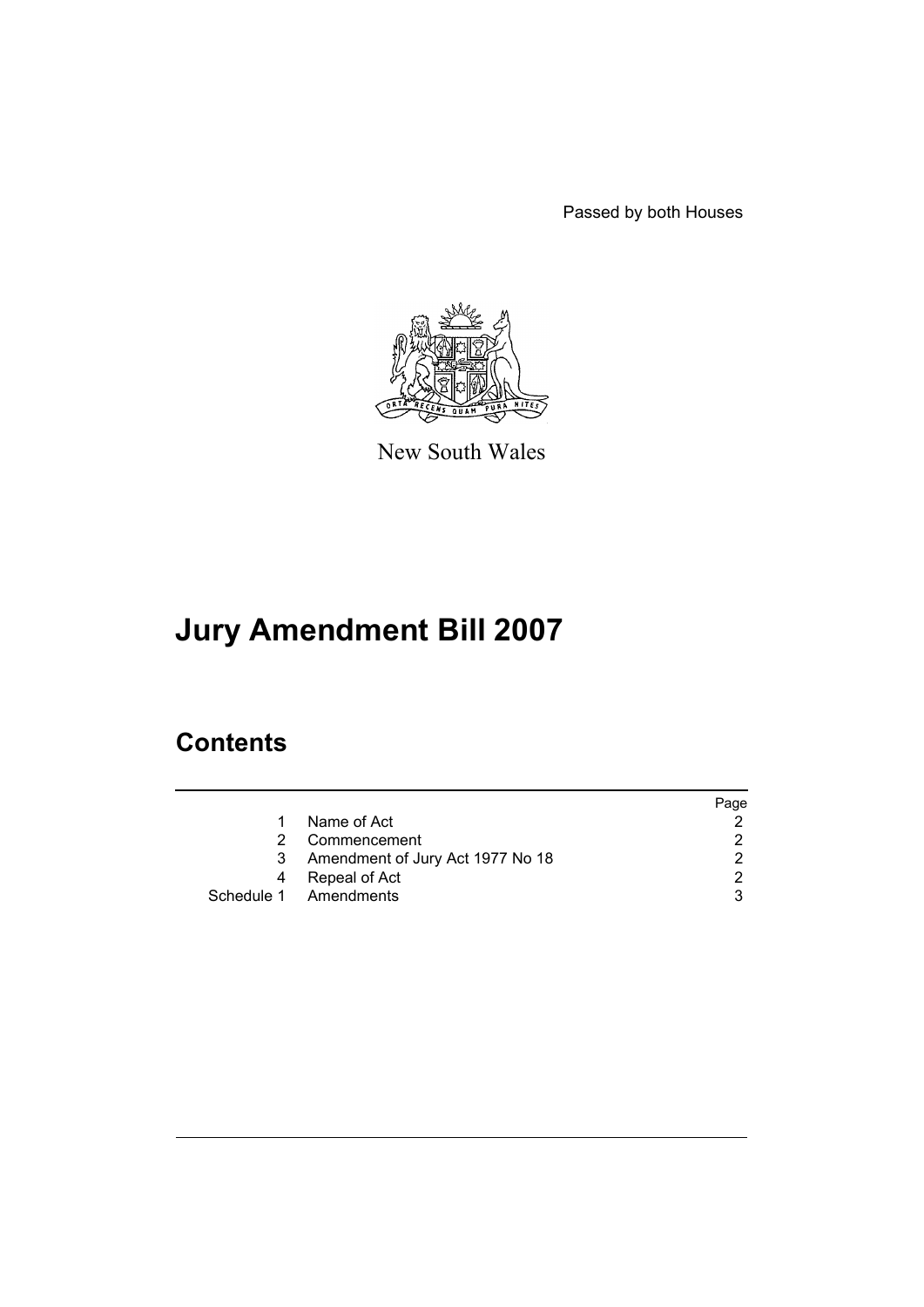*I certify that this public bill, which originated in the Legislative Assembly, has finally passed the Legislative Council and the Legislative Assembly of New South Wales.*

> *Clerk of the Legislative Assembly. Legislative Assembly, Sydney, , 2007*



New South Wales

# **Jury Amendment Bill 2007**

Act No , 2007

An Act to amend the *Jury Act 1977* to enable additional jurors to be selected for juries in criminal trials.

*I have examined this bill and find it to correspond in all respects with the bill as finally passed by both Houses.*

*Assistant Speaker of the Legislative Assembly.*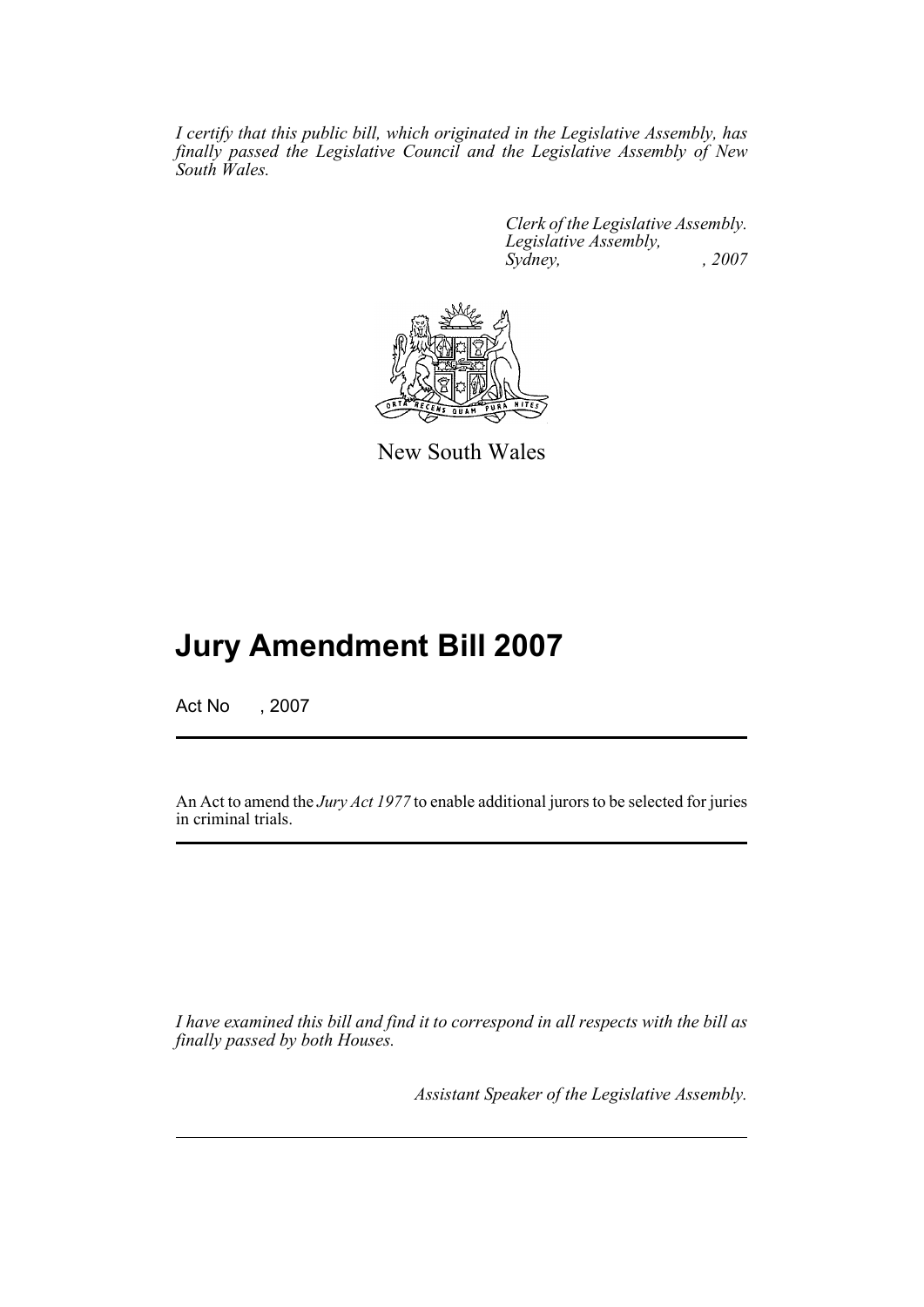#### <span id="page-2-0"></span>**The Legislature of New South Wales enacts:**

## **1 Name of Act**

This Act is the *Jury Amendment Act 2007*.

# <span id="page-2-1"></span>**2 Commencement**

This Act commences on a day to be appointed by proclamation.

# <span id="page-2-2"></span>**3 Amendment of Jury Act 1977 No 18**

The *Jury Act 1977* is amended as set out in Schedule 1.

## <span id="page-2-3"></span>**4 Repeal of Act**

- (1) This Act is repealed on the day following the day on which this Act commences.
- (2) The repeal of this Act does not, because of the operation of section 30 of the *Interpretation Act 1987*, affect any amendment made by this Act.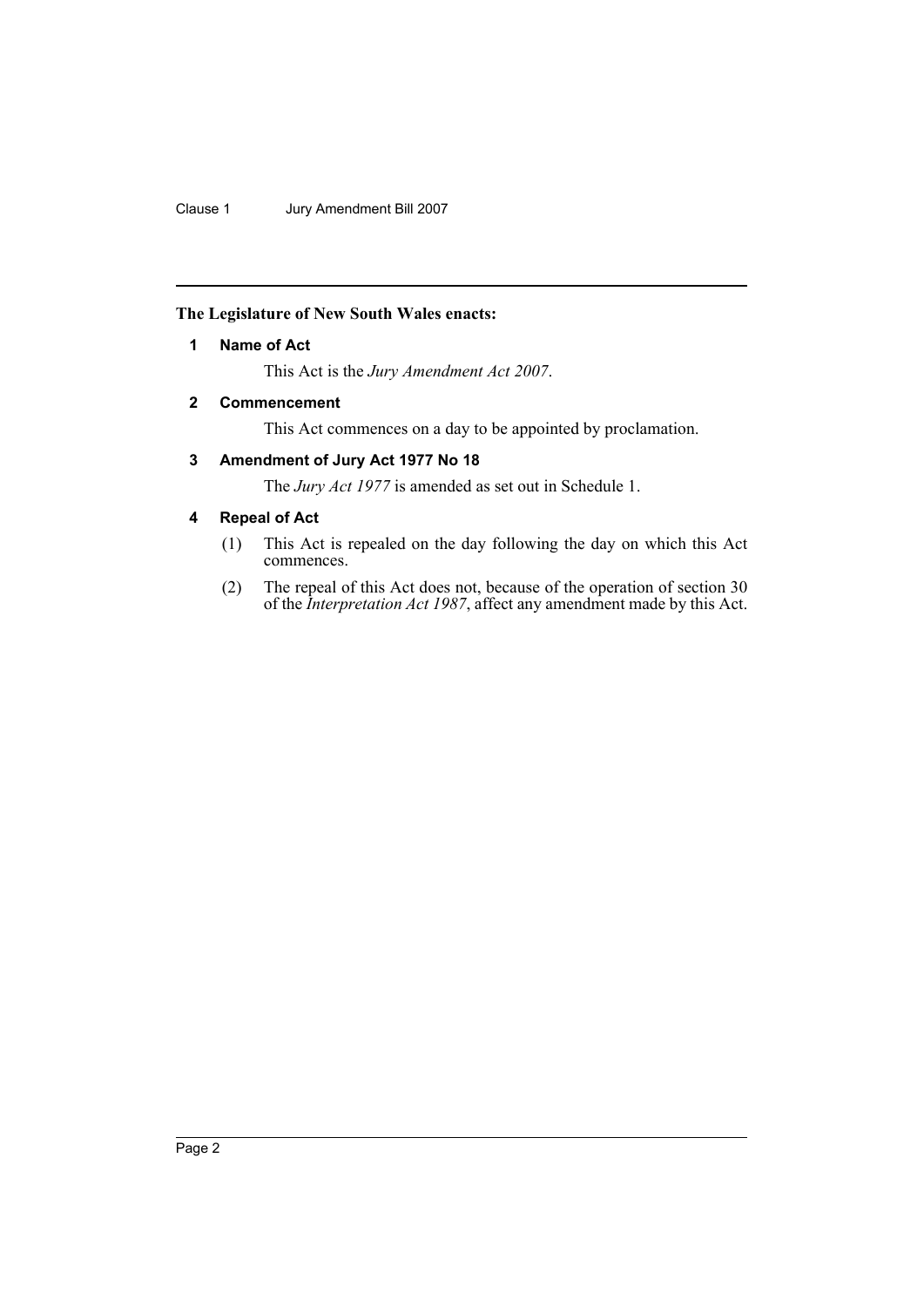Amendments **Amendments** Schedule 1

# <span id="page-3-0"></span>**Schedule 1 Amendments**

(Section 3)

#### **[1] Section 19**

Omit the section. Insert instead:

#### **19 Numbers of jurors in criminal proceedings**

- (1) In any criminal proceedings in the Supreme Court or the District Court that are to be tried by jury, the jury is to consist of:
	- (a) 12 persons, or
	- (b) if the Court makes an order under subsection (2) for the selection of additional jurors—12 persons together with the number of additional jurors ordered by the Court,

returned and selected in accordance with this Act. **Note.** If a jury is constituted by more than 12 jurors immediately before it retires to consider its verdict, section 55G provides that only 12 of those jurors may retire to consider the jury's verdict in the proceedings.

- (2) Before a jury is selected in criminal proceedings in the Supreme Court or the District Court, the Court may order that up to 3 additional jurors be selected for the jury if the Court is satisfied that:
	- (a) the trial of the proceedings is of a kind prescribed by the regulations for the purposes of this subsection, and
	- (b) the selection of the additional jurors is an appropriate means of ensuring that there will be sufficient jurors remaining on the jury when the jury is required to consider its verdict, and
	- (c) appropriate facilities to accommodate the additional jurors are available.
- (3) Until regulations for the purposes of subsection (2) provide otherwise, a trial of proceedings the duration of which is likely to be more than 3 months is taken to be a trial of proceedings of a kind prescribed by the regulations for the purposes of that subsection.

#### **[2] Section 42 Peremptory challenges in criminal proceedings**

Insert after section 42 (1):

(1A) If the jury in criminal proceedings is to consist of more than 12 jurors, each person prosecuted and the Crown have one peremptory challenge without restriction, respectively, in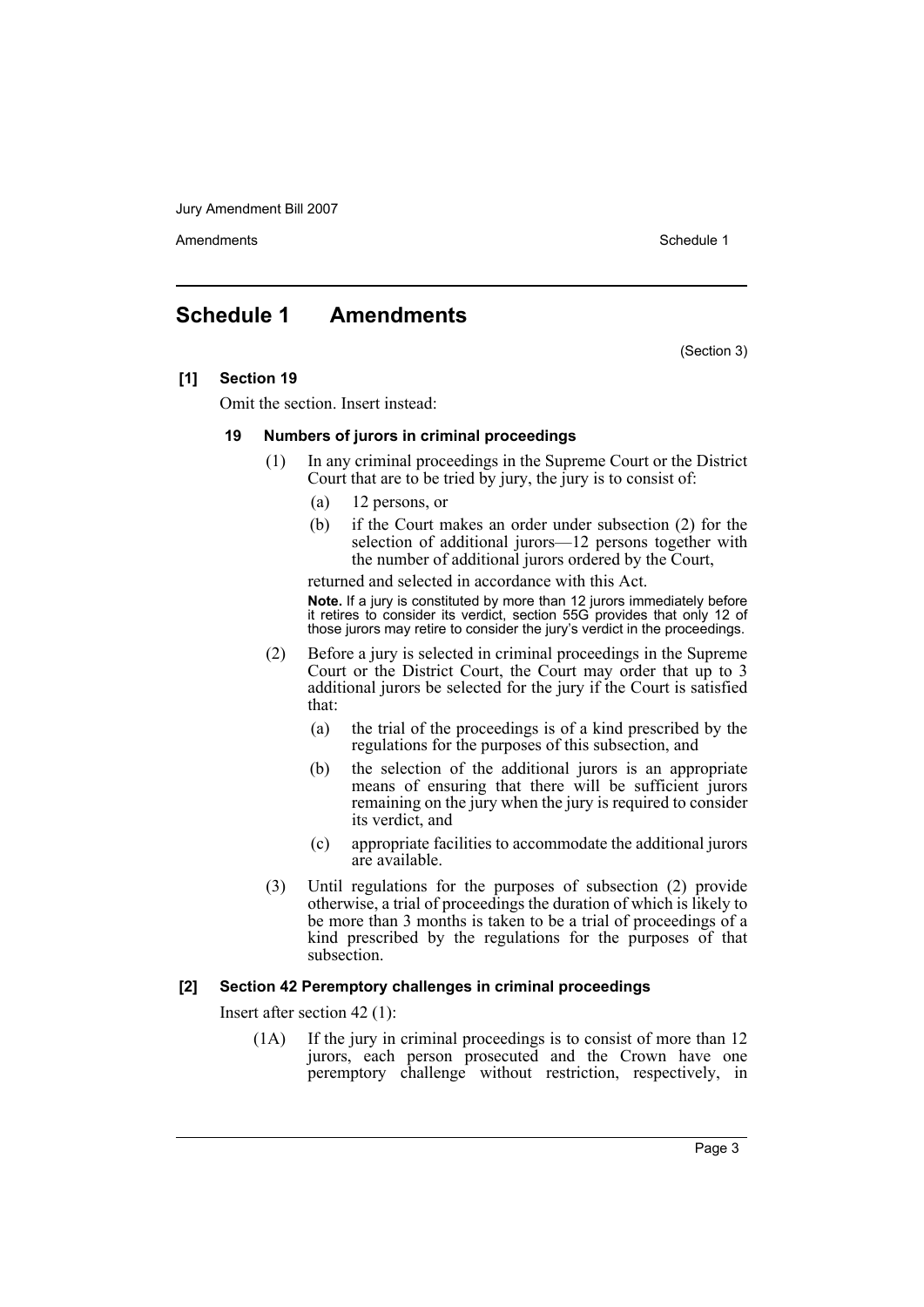Schedule 1 Amendments

addition to the peremptory challenges conferred on them by subsection  $(1)$ .

#### **[3] Section 48 Balloting for jury in criminal proceedings**

Omit "12 persons appear" from section 48 (2) (b).

Insert instead "the number of persons required for the jury appear (the *drawn persons*)".

## **[4] Section 48 (2) (c) and (3)**

Omit "those 12" wherever occurring. Insert instead "the drawn".

#### **[5] Section 48 (4)**

Omit "12 persons".

Insert instead "the number of persons required for the jury".

#### **[6] Section 48 (5)**

Omit "The 12 persons".

Insert instead "Subject to section 55G, the persons sworn as".

#### **[7] Section 55F Majority verdicts in criminal proceedings**

Insert at the end of section 55F (1):

**Note.** Lengthy criminal proceedings may be tried by a jury of up to 15 persons if the court makes an order for additional jurors under section 19 (2). However, section 55G provides that only 12 members of such an expanded jury may retire to consider the jury's verdict in the proceedings.

#### **[8] Section 55G**

Insert after section 55F:

#### **55G Ballot where additional jurors on jury in criminal proceedings**

- (1) If the jury in criminal proceedings consists of more than 12 persons (the *expanded jury*) immediately before the jury is required to retire to consider its verdict, the jury for the purposes of considering and returning the verdict (a *verdict jury*) is to be constituted by only 12 members of the expanded jury.
- (2) A verdict jury is to be constituted by:
	- (a) if the expanded jury has chosen one of its members to speak on behalf of the jury as a whole (a *foreperson*)—the foreperson and 11 other members of the expanded jury selected by ballot, or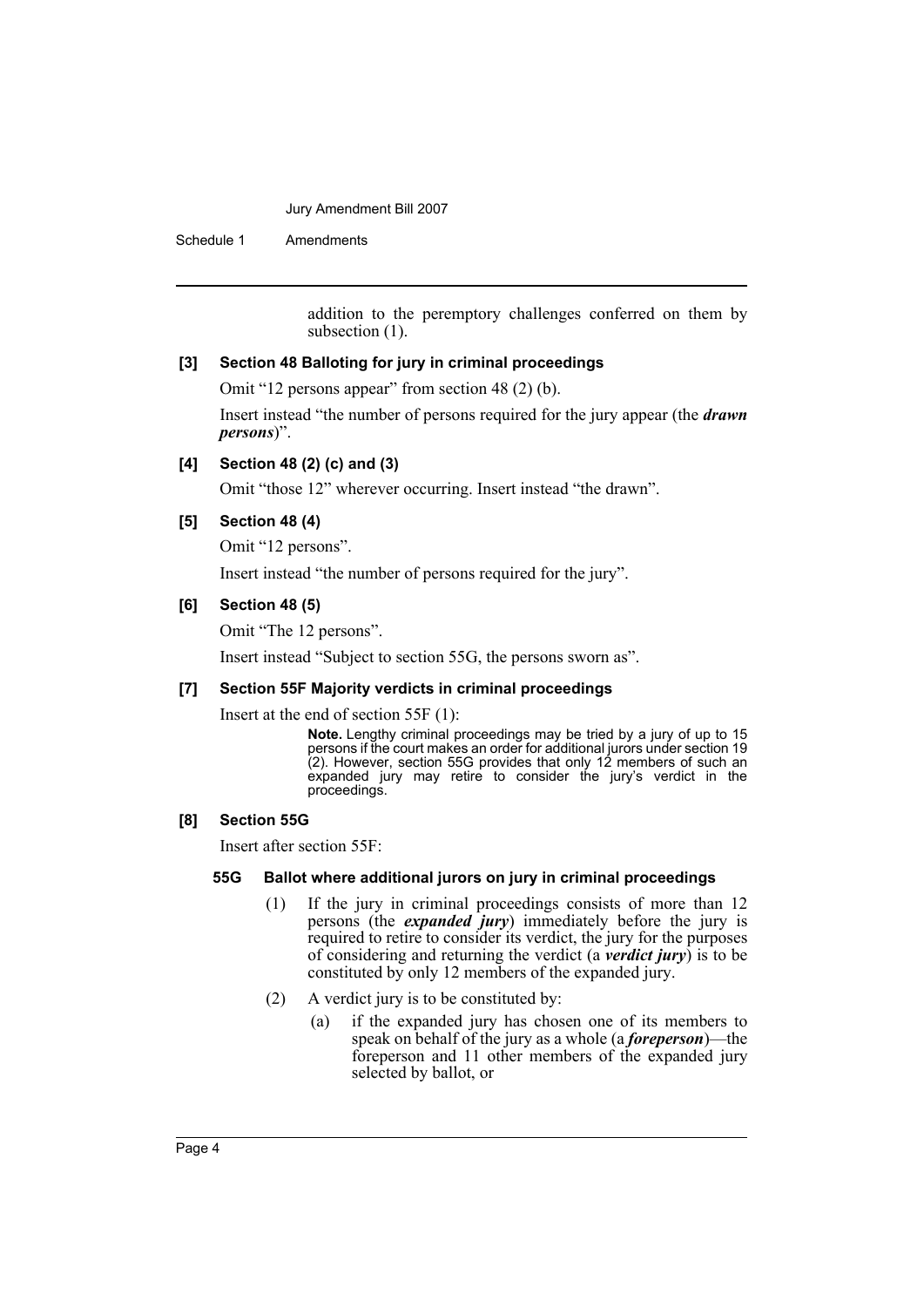Amendments **Amendments** Schedule 1

- (b) if there is no foreperson—12 members of the expanded jury selected by ballot.
- (3) The ballot for a verdict jury must be conducted by the presiding judge or an officer of the court by:
	- (a) placing in a box provided for that purpose the cards provided under section 28 (3) for all of the members of the expanded jury (other than the foreperson, if any), and
	- (b) drawing out of that box those cards, one after another, and calling out the identification numbers on those cards, until 11 or 12 persons (as the case requires) are selected.
- (4) A verdict jury continues to constitute the jury for the trial until the trial concludes unless the court has given a direction under subsection  $(5)$ .

**Note.** Under this section, the same verdict jury will remain in place in trials where a verdict jury is required to consider some counts in an indictment first and then the other counts at a later stage in the trial (unless subsection (5) applies). As a result, the court will be able to reconvene for any further summoning up or directions in relation to counts that remain to be determined without the need for a new verdict jury to be constituted.

- (5) If one or more jurors on the expanded jury are excluded from a verdict jury by a ballot, the court must:
	- (a) if the verdict of the verdict jury is a directed verdict in respect of some (but not all) of the accused persons or some (but not all) of the counts in the indictment—direct that the excluded jurors rejoin the jury for the continuation of the trial in respect of the accused persons or counts (as the case may be) that have not yet been the subject of a verdict in the trial, or
	- (b) if the verdict jury retires to consider whether or not to return a verdict without hearing further evidence—direct that the excluded jurors rejoin the jury for the continuation of the trial in the event that the verdict jury decides that it wishes to hear further evidence before returning a verdict.
- (6) The court may not give a direction under subsection (5) if a verdict jury has previously returned a verdict (other than a directed verdict) in the trial.
- (7) If the court gives a direction under subsection (5), a fresh ballot for a verdict jury must be conducted if there is still an expanded jury when the jury is next required to retire to consider its verdict.
- (8) The court must discharge any jurors on the expanded jury who are excluded from a verdict jury by ballot if the jurors will not be